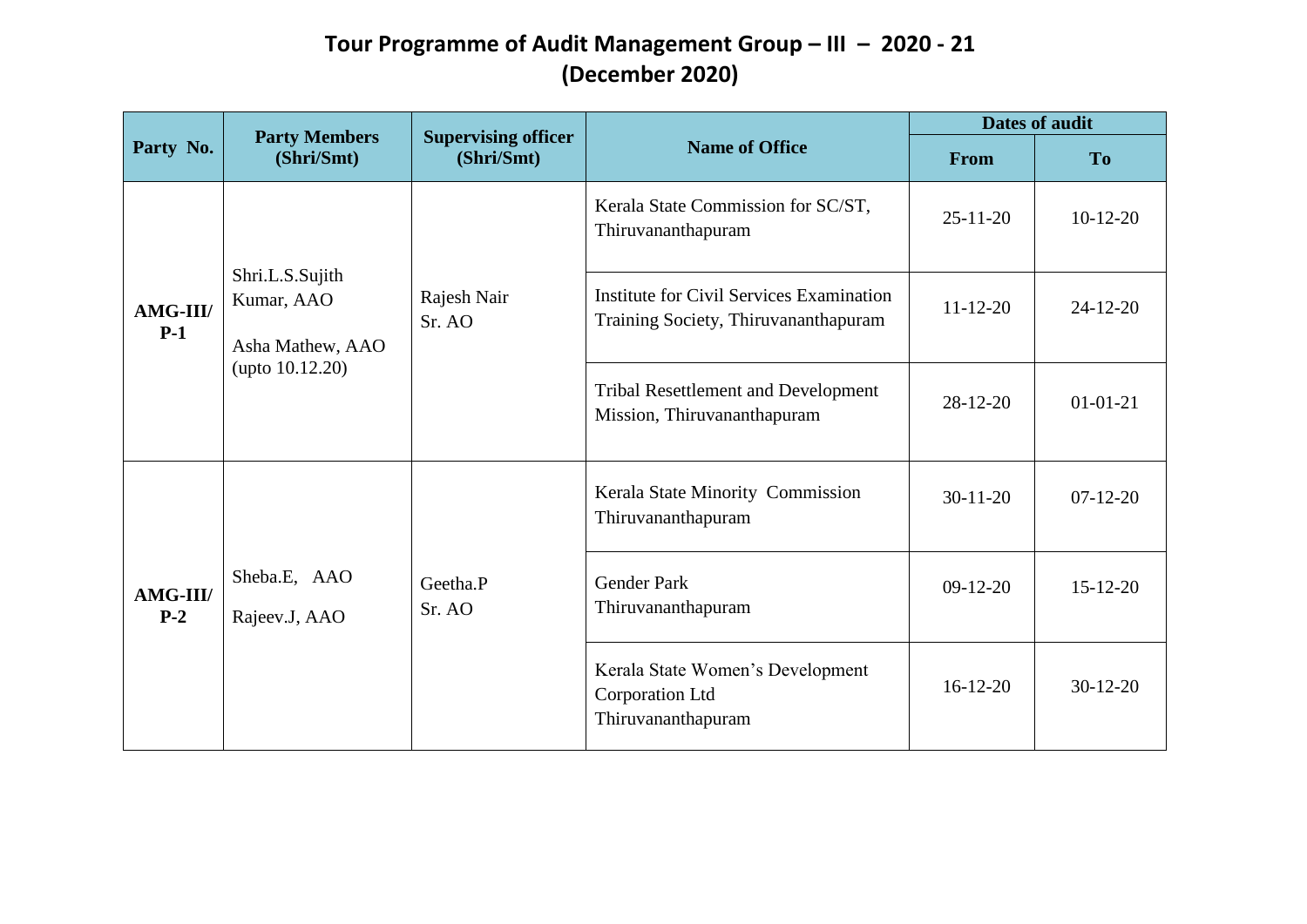|                       |                                                             | <b>Supervising officer</b>                                           |                                                                                                                                                                                                                                                                                        | <b>Dates of audit</b>            |                              |
|-----------------------|-------------------------------------------------------------|----------------------------------------------------------------------|----------------------------------------------------------------------------------------------------------------------------------------------------------------------------------------------------------------------------------------------------------------------------------------|----------------------------------|------------------------------|
| Party No.             | <b>Party Members</b><br>(Shri/Smt)                          | (Shri/Smt)                                                           | <b>Name of Office</b>                                                                                                                                                                                                                                                                  | From                             | <b>To</b>                    |
| AMG-<br>III/<br>$P-3$ | T.B.Shajimon, AAO<br>Dolly George.P, AAO<br>Vasan.V, Sr.Adr | Chandran. P.V<br>Sr. AO<br>(Work from home)                          | District ICDS cell, Thrissur-AU<br>(including audit of 04 Implementing)<br>units (IUs) of two days each)<br>National Institution of Physical<br>Medicine and Rehabilitation,<br>Irinjhalakuda, Thrissur                                                                                | $16 - 11 - 20$<br>$02 - 12 - 20$ | $01-12-20$<br>$15 - 12 - 20$ |
|                       |                                                             | Sreelekha.T<br>Sr. AO<br>(30.11.20)<br>14.12.20)<br>(Work from Home) | District ICDS cell, Alappuzha-AU<br>(including audit of 04 Implementing<br>units(IUs) of two days each)                                                                                                                                                                                | $27 - 11 - 20$                   | $16-12-20$                   |
| AMG-III/<br>$P-4$     | Pushkin.G, AAO<br>Asha Soman, AAO                           | Sreelekha.T<br>Sr. AO<br>(15.12.20)<br>05.01.21)<br>(Work from Home) | District Social Justice Office,<br>Alappuzha-AU<br>(including audit of 03Implementing<br>units(IUs) of three days each)<br><b>IUs</b><br>1. Old Age Home for physically<br>handicapped, Alappuzha<br>2. Care Home for Disabled Children<br>Alappuzha<br>3. Probation office, Alappuzha | $17 - 12 - 20$                   | $07-01-21$                   |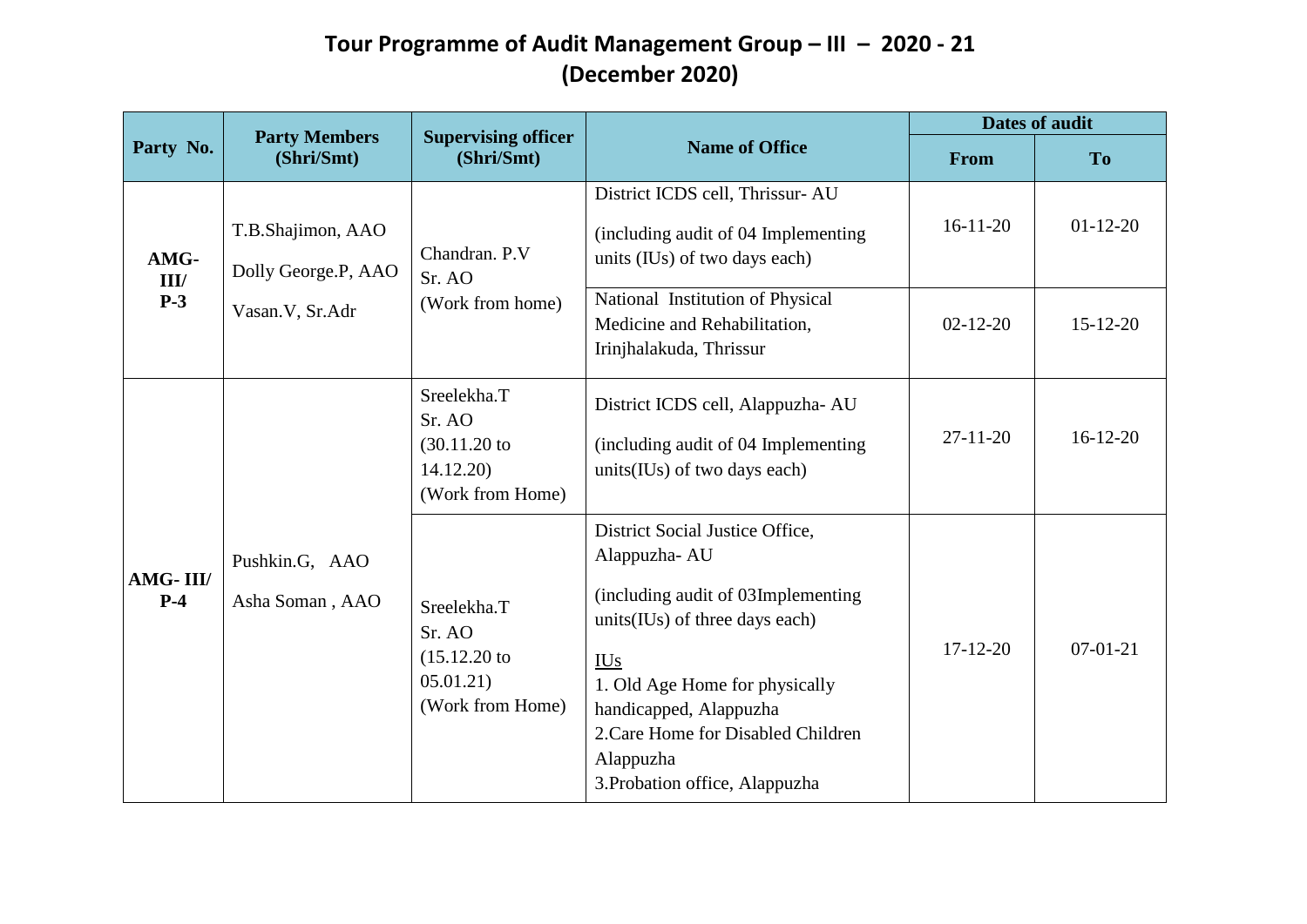| Party No.         |                                    |                                          | <b>Dates of audit</b>                                                                           |                |                |
|-------------------|------------------------------------|------------------------------------------|-------------------------------------------------------------------------------------------------|----------------|----------------|
|                   | <b>Party Members</b><br>(Shri/Smt) | <b>Supervising officer</b><br>(Shri/Smt) | <b>Name of Office</b>                                                                           | <b>From</b>    | T <sub>o</sub> |
| AMG-III/<br>$P-5$ |                                    |                                          | Kerala State Pottery Manufacturing,<br>Marketing and Welfare Corporation,<br>Thiruvananthapuram | $25 - 11 - 20$ | $02 - 12 - 20$ |
|                   | Suja.P, AAO<br>Rajani.A.V, AAO     | Sini.C.S,<br>Sr. AO                      | Shree Vidyadhiraja (SVR)<br>Homoeopathic Medical College,<br>Nemom Thiruvananthapuram           | $03-12-20$     | $14 - 12 - 20$ |
|                   |                                    |                                          | Department of AYUSH<br>Govt Secretariat Thiruvananthapuram                                      | $15 - 12 - 20$ | $29-12-20$     |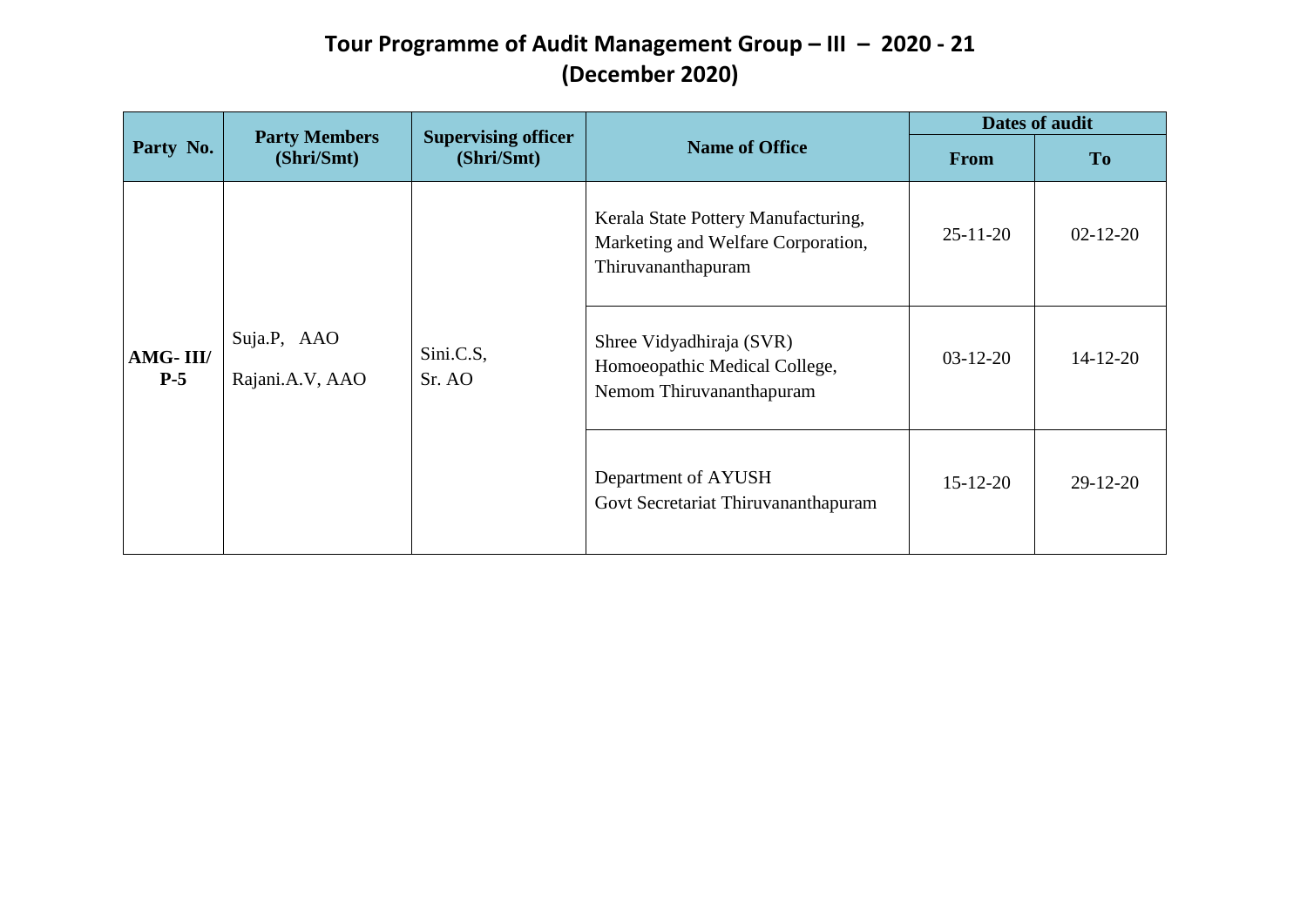|                   |                                                                                                           |                                          |                                                                                                                                                                                                                                                                                                                                                                         | <b>Dates of audit</b>    |                              |
|-------------------|-----------------------------------------------------------------------------------------------------------|------------------------------------------|-------------------------------------------------------------------------------------------------------------------------------------------------------------------------------------------------------------------------------------------------------------------------------------------------------------------------------------------------------------------------|--------------------------|------------------------------|
| Party No.         | <b>Party Members</b><br>(Shri/Smt)                                                                        | <b>Supervising officer</b><br>(Shri/Smt) | <b>Name of Office</b>                                                                                                                                                                                                                                                                                                                                                   | From                     | <b>To</b>                    |
| AMG-III/<br>$P-6$ | Pramod Nattemal,<br><b>AAO</b><br>Jayakumary.B,<br>AAO(w.e.f 16.11.20)<br>Arun Krishna.E.P,<br>AAO(Adhoc) | Manoj.P.S<br>Sr. AO<br>(Work from home)  | District Women & Child Development<br>Office, Kozhikode-AU<br>(including audit of 04 Implementing<br>units(IUs) of three days each)<br><b>IUs</b><br>1. Govt Children's Home for Boys,<br>Kozhikode<br>2. Govt Observation Home(Girls),<br>Kozhikode<br>3. Mahila Mandiram, Kozhikode<br>4. Women Protection office, Kozhikode<br>Kerala State Minority Development and | $10-11-20$<br>$07-12-20$ | $04-12-20$<br>$21 - 12 - 20$ |
|                   | Jaitha.V.S, AAO                                                                                           |                                          | Finance Corporation, Kozhikode                                                                                                                                                                                                                                                                                                                                          |                          |                              |
| AMG-III/<br>$P-7$ | Anil Krishna.G, AAO<br>Asha Mathew(w.e.f                                                                  | Sunitha<br>Kumary.K.R,<br>Sr. AO         | CA on Implementation of Food Safety<br>and Standards Act 2006                                                                                                                                                                                                                                                                                                           | $01 - 12 - 20$           | $31 - 12 - 20$               |
| AMG-III/<br>$P-8$ | 11.12.20)<br>Sajith Kumar.C.J,<br><b>AAO</b><br>Dhanjith.M.R, AAO                                         | Omana.A.J<br>Sr. AO<br>(Work from home)  | District ICDS cell, Kozhikode-AU<br>(including audit of 04 Implementing<br>units(IUs) of two days each)                                                                                                                                                                                                                                                                 | $30-11-20$               | $16-12-20$                   |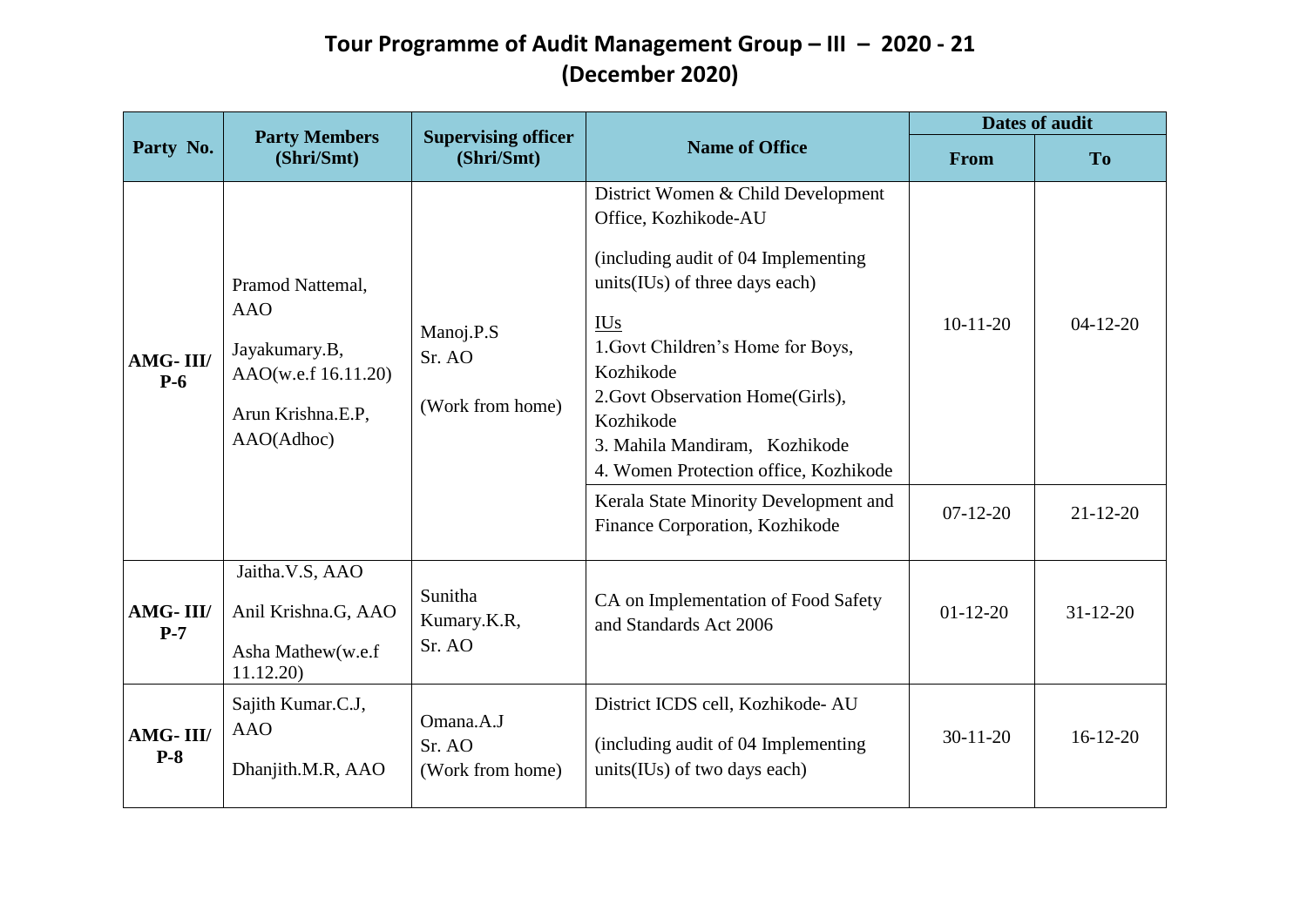|                   |                                                                                   |                                          |                                                                                                                                                                                                                                                                                                                                                                                                                                                                                                         | <b>Dates of audit</b>            |                        |
|-------------------|-----------------------------------------------------------------------------------|------------------------------------------|---------------------------------------------------------------------------------------------------------------------------------------------------------------------------------------------------------------------------------------------------------------------------------------------------------------------------------------------------------------------------------------------------------------------------------------------------------------------------------------------------------|----------------------------------|------------------------|
| Party No.         | <b>Party Members</b><br>(Shri/Smt)                                                | <b>Supervising officer</b><br>(Shri/Smt) | <b>Name of Office</b>                                                                                                                                                                                                                                                                                                                                                                                                                                                                                   | From                             | T <sub>o</sub>         |
|                   |                                                                                   |                                          | Kerala State Commissionerate for<br>persons with disabilities,<br>Thiruvananthapuram<br>National Institute for Speech and<br>Hearing(NISH), Thiruvananthapuram                                                                                                                                                                                                                                                                                                                                          | $25 - 11 - 20$<br>$02 - 12 - 20$ | $01-12-20$<br>18-12-20 |
| AMG-III/<br>$P-9$ | Cherian K Thomas,<br><b>AAO</b><br>Jain Joseph, AAO<br>V.Sam James,<br>Supervisor | Sasidharan.K.G, Sr.<br>AO                | District Social Justice Office,<br>Thiruvananthapuram- AU<br>(including audit of 06 Implementing<br>units(IUs) of three days each)<br><b>IUs</b><br>1. Asha Bhavan(Men),<br>Thiruvananthapuram<br>2.Asha Bhavan(Women),<br>Thiruvananthapuram<br>3. Home for Physically<br>Handicapped(Women),<br>Thiruvananthapuram<br>4. Day care centre and Old age<br>Home(Women), Thiruvananthapuram<br>5. CareHome, Pulayanarkotta,<br>Thiruvananthapuram<br>6. Probation office, Poojapura<br>Thiruvananthapuram | $21 - 12 - 20$                   | $22 - 01 - 21$         |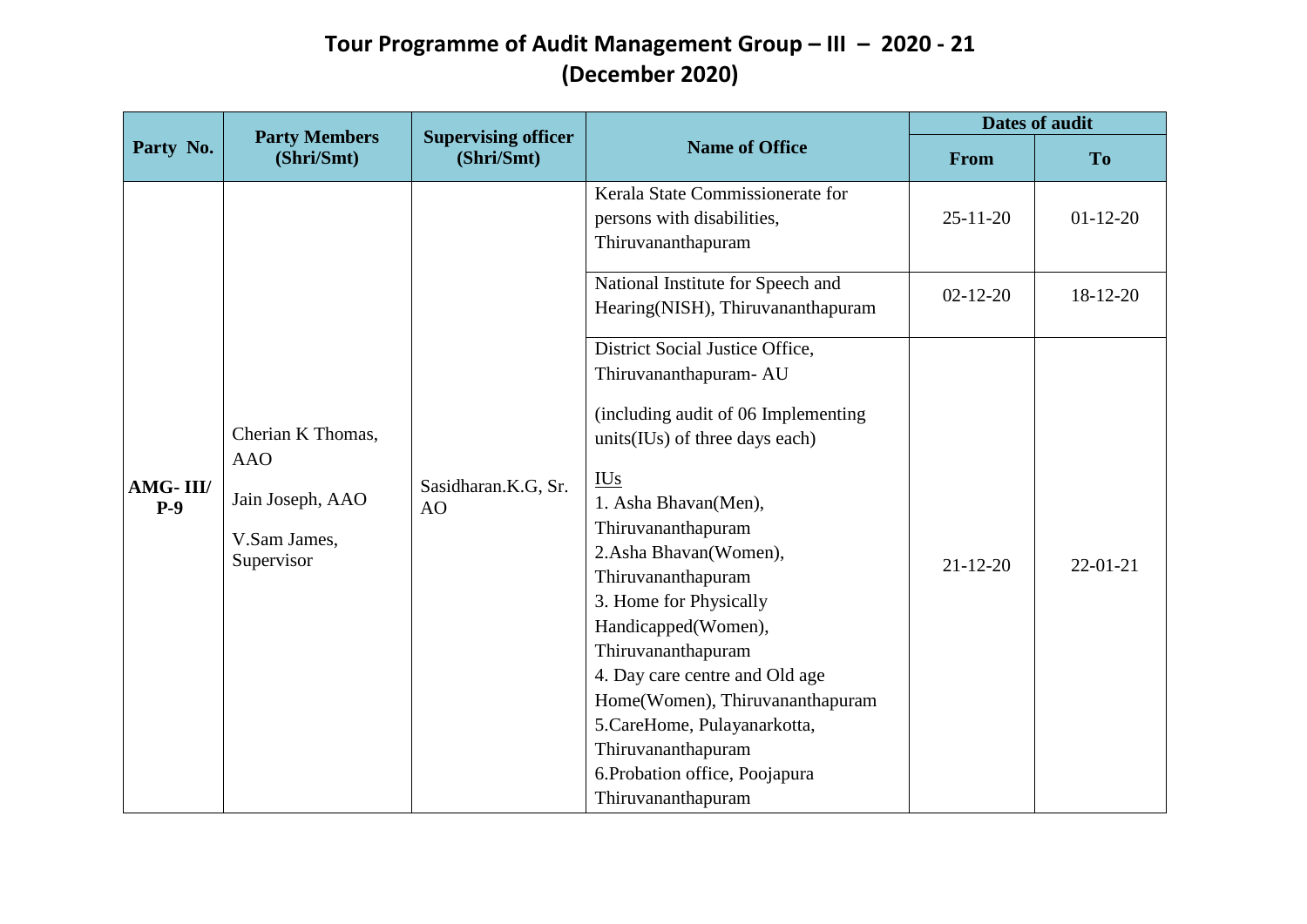| Party No.          |                                                   |                                          |                                                                                                                      | <b>Dates of audit</b>                                                                            |                |
|--------------------|---------------------------------------------------|------------------------------------------|----------------------------------------------------------------------------------------------------------------------|--------------------------------------------------------------------------------------------------|----------------|
|                    | <b>Party Members</b><br>(Shri/Smt)                | <b>Supervising officer</b><br>(Shri/Smt) | <b>Name of Office</b>                                                                                                | From                                                                                             | <b>To</b>      |
| AMG-III/<br>$P-10$ | Prakash.B.Nair,<br><b>AAO</b>                     | Jacob.K.G<br>Sr. AO                      | Kerala State Haj Committee,<br>Malappuram                                                                            | $27-11-20$                                                                                       | $03-12-20$     |
|                    | Rahul Ranjit, Sr.Adr<br>Mohamed Sameer,<br>Sr.Adr | (Work from home)                         | District ICDS cell, Malappuram-AU<br>(including audit of 04 Implementing<br>units(IUs) of two days each)             | $22 - 12 - 20$<br>$04-12-20$<br>$26-11-20$<br>$15 - 12 - 20$<br>$16 - 12 - 20$<br>$23 - 12 - 20$ |                |
| AMG-III/<br>$P-11$ |                                                   |                                          | District ICDS cell,<br>Thiruvananthapuram- AU<br>(including audit of 04 Implementing<br>units(IUs) of two days each) |                                                                                                  |                |
|                    | Mini Samuel, AAO<br>Mini George, AAO              | Shiny.G.B<br>Sr. AO                      | <b>Integrated Child Protection</b><br>Scheme(ICPS), Poojapura,<br>Thiruvananthapruam                                 |                                                                                                  |                |
|                    |                                                   |                                          | Nirbhaya Cell<br>Thiruvananthapuram                                                                                  | $24 - 12 - 20$                                                                                   | $31 - 12 - 20$ |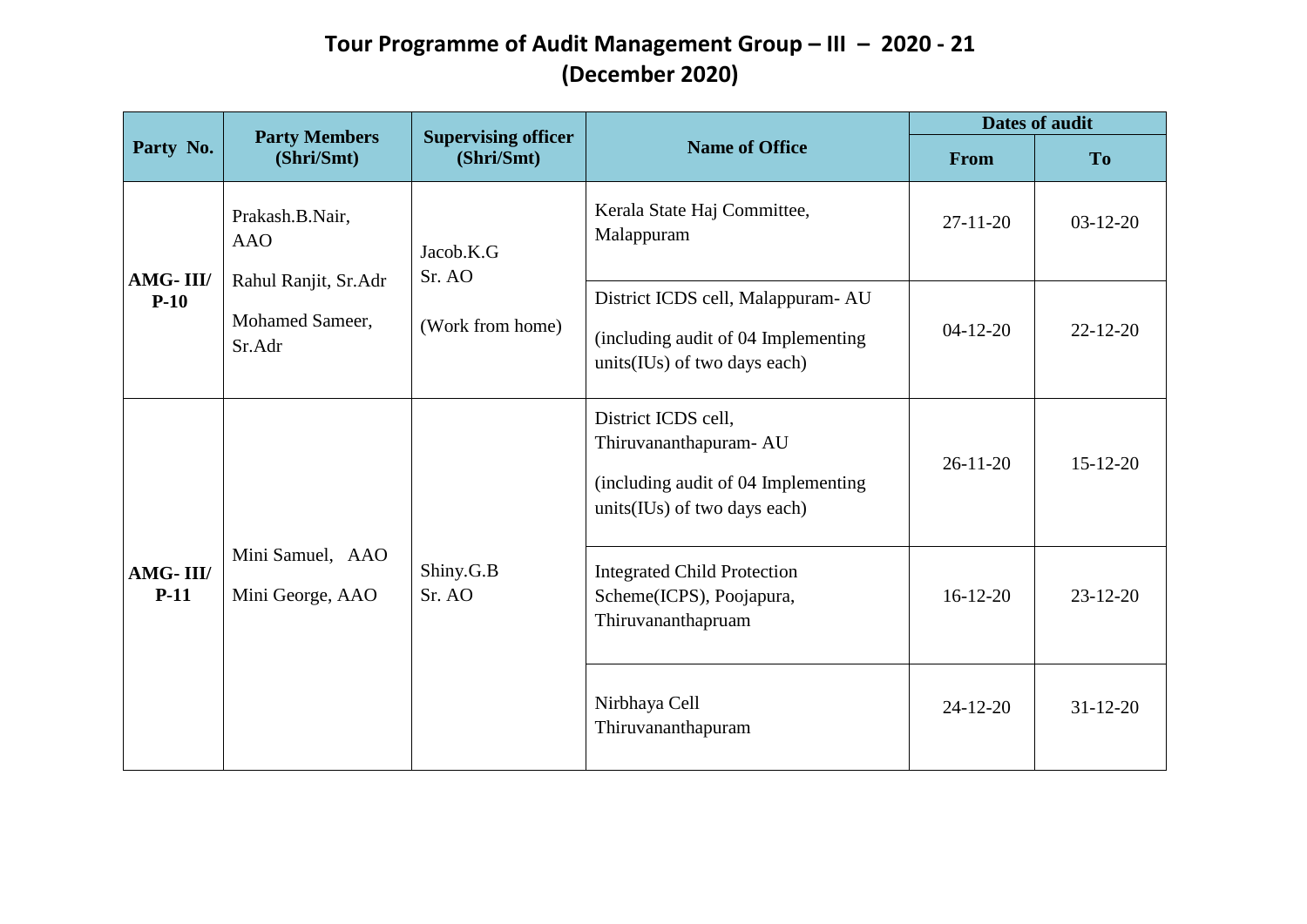| Party No.          |                                                       |                                          |                                                                                                                                                                                   | <b>Dates of audit</b>                                        |                |
|--------------------|-------------------------------------------------------|------------------------------------------|-----------------------------------------------------------------------------------------------------------------------------------------------------------------------------------|--------------------------------------------------------------|----------------|
|                    | <b>Party Members</b><br>(Shri/Smt)                    | <b>Supervising officer</b><br>(Shri/Smt) | <b>Name of Office</b><br>District ICDS cell, Kottayam- AU<br>(including audit of 04 Implementing<br>units(IUs) of two days each)<br>units(IUs) of three days each)                | From                                                         | To             |
| AMG-III/<br>$P-12$ |                                                       |                                          |                                                                                                                                                                                   | $17-11-20$                                                   | $02 - 12 - 20$ |
|                    | Santhosh Kumar C,<br><b>AAO</b><br>Ajumon P Raju, AAO | Thankappan KK, Sr.<br>AO                 | District Social Justice Office, Kottayam-<br>AU(including audit of 02 Implementing<br>$\underline{\text{IUs}}$<br>1. Govt Old Age Home, Kottayam<br>2. Probation office, Kottayam | $03-12-20$<br>$21 - 12 - 20$<br>$30-11-20$<br>$15 - 12 - 20$ |                |
| AMG-III/<br>$P-14$ | Gettis Mary, AAO                                      | Mohanakumar.A                            | <b>Land Revenue</b><br>Department of<br><b>Govt Secretariat</b><br>Thiruvananthapuram                                                                                             |                                                              |                |
|                    | Latha.K, AAO                                          | Sr. AO                                   | <b>Commissionerate of Land Revenue</b><br>Thiruvananthapuram                                                                                                                      | $16-12-20$                                                   | $30-12-20$     |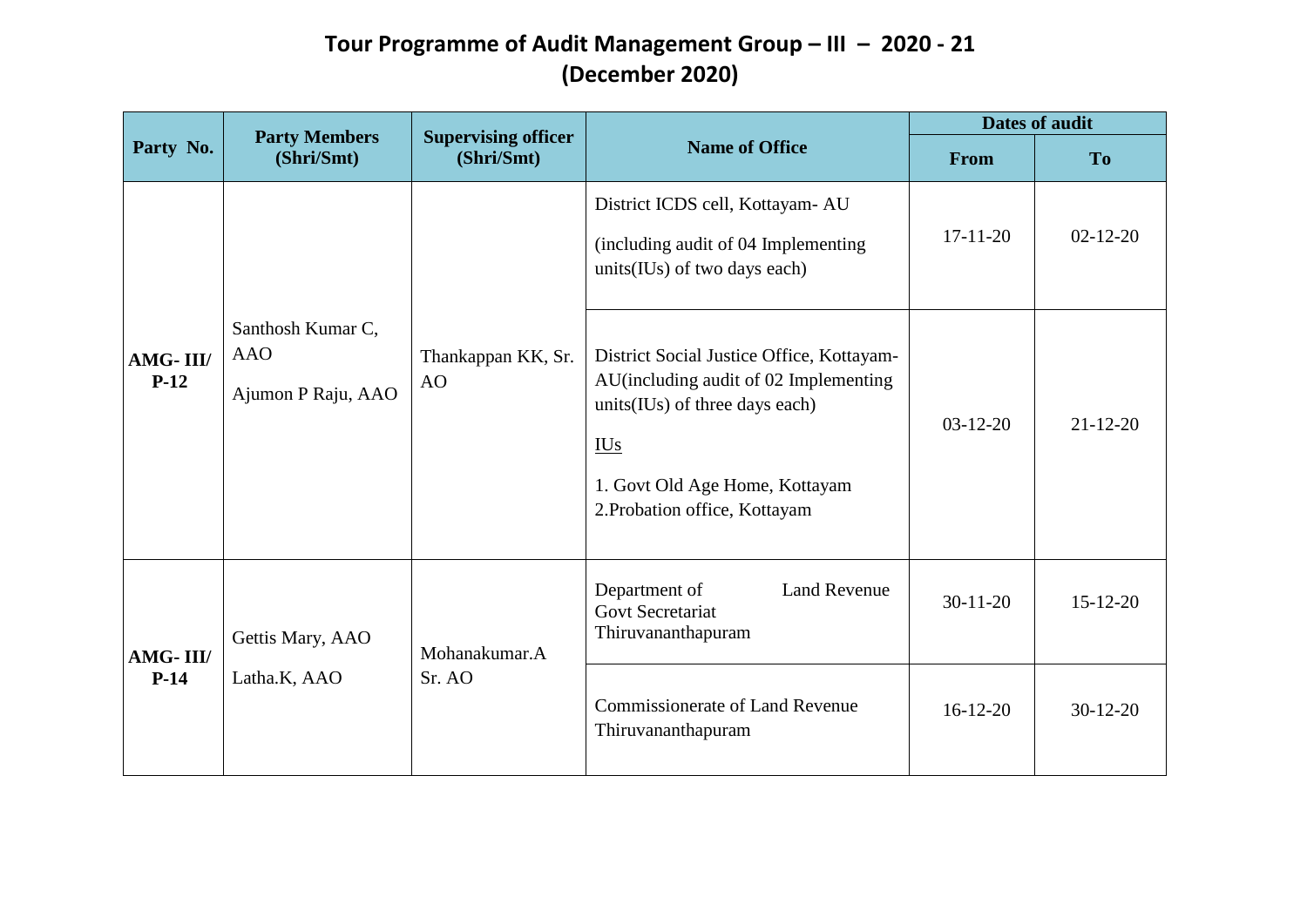| Party No.          |                                                       | <b>Supervising officer</b>                     |                                                                                                                                                                                                                                                                                                                                       | <b>Dates of audit</b> |                |
|--------------------|-------------------------------------------------------|------------------------------------------------|---------------------------------------------------------------------------------------------------------------------------------------------------------------------------------------------------------------------------------------------------------------------------------------------------------------------------------------|-----------------------|----------------|
|                    | <b>Party Members</b><br>(Shri/Smt)                    | (Shri/Smt)                                     | <b>Name of Office</b>                                                                                                                                                                                                                                                                                                                 | From                  | <b>To</b>      |
| AMG-III/<br>$P-15$ |                                                       |                                                | Kerala Federation of the Blind,<br>Thiruvananthapuram                                                                                                                                                                                                                                                                                 | $01-12-20$            | $09-12-20$     |
|                    | Jayasree.K.K, AAO<br>Manikantan Nair.S,<br><b>AAO</b> | Sumitra.P<br>Sr. AO                            | Kerala State Council for Child Welfare<br>Thiruvananthapuram                                                                                                                                                                                                                                                                          | $10-12-20$            | $16-12-20$     |
|                    |                                                       |                                                | Department of Printing Govt Secretariat<br>Thiruvananthapuram                                                                                                                                                                                                                                                                         | $17 - 12 - 20$        | $31 - 12 - 20$ |
|                    |                                                       |                                                | Regional office, Backward Classes<br>Development Department, Ernakulam                                                                                                                                                                                                                                                                | $26 - 11 - 20$        | $07-12-20$     |
| AMG-III/<br>$P-16$ | Jaikumar.P.A AAO<br>Saleel.A.R, AAO                   | Nowshad.M<br>Sr.AO(Comml.)<br>(Work from Home) | District Women and Child Development<br>Office, Ernakulam- AU<br>(including audit of 04 Implementing<br>units(IUs) of three days each)<br>$\underline{\text{IUs}}$<br>1. Women Protection office, Ernakulam<br>2. Govt. Children's Home(Girls),<br>Ernakulam<br>3. Govt. Observation Home, Ernakulam<br>4. Mahila Mandiram, Ernakulam | $08-12-20$            | $04 - 01 - 21$ |